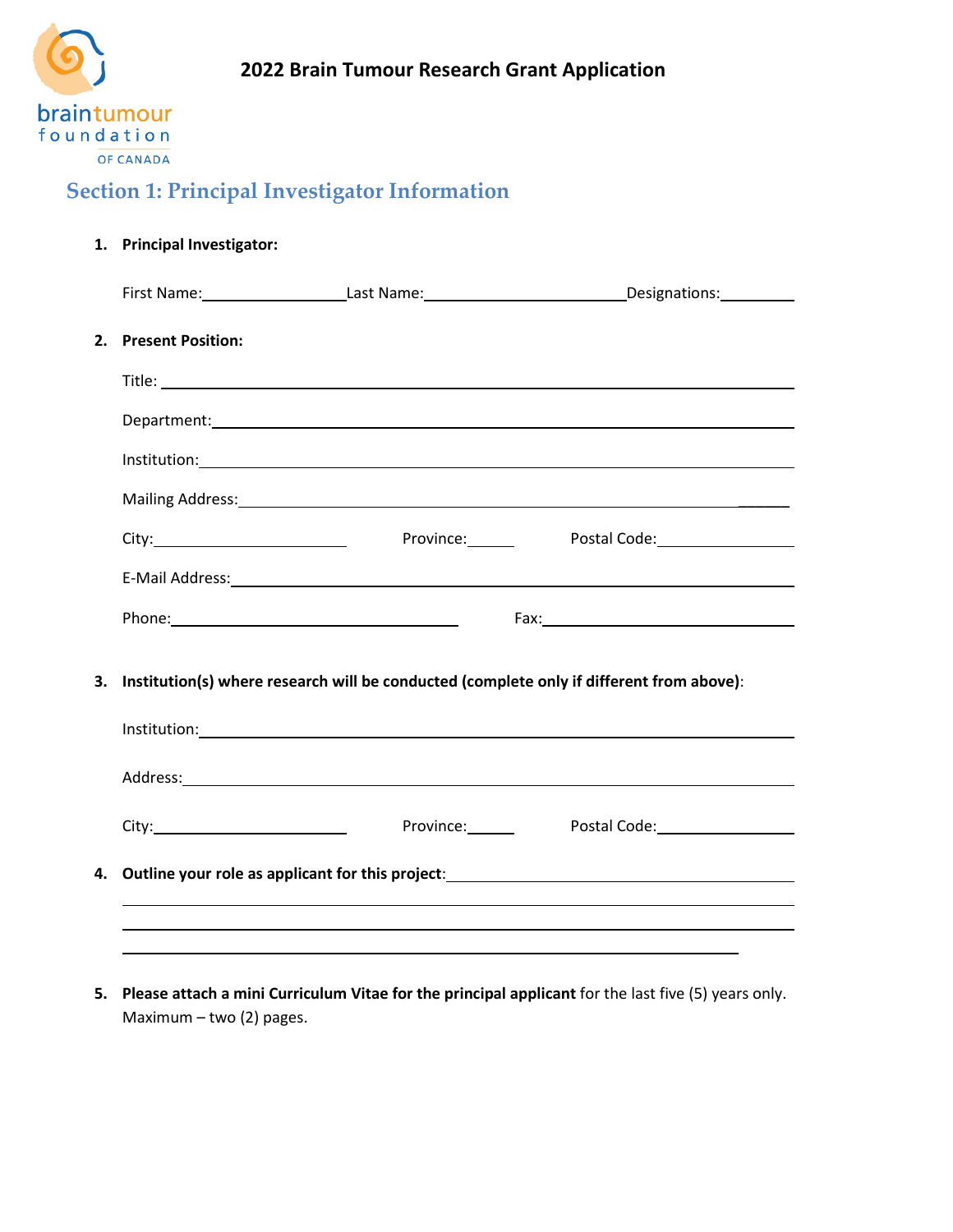*2022 Brain Tumour Research Grant Application: Brain Tumour Foundation of Canada*

# **Section 2: Project Information**

|  |  |  |  |  | 6. Title of Proposed Research: |
|--|--|--|--|--|--------------------------------|
|--|--|--|--|--|--------------------------------|

| 6a: |        | Please indicate the type of research you will be conducting. Please refer to page 1 of the<br>"2021 Outline & Guidelines" for definitions.                   |        |                                      |  |  |  |  |
|-----|--------|--------------------------------------------------------------------------------------------------------------------------------------------------------------|--------|--------------------------------------|--|--|--|--|
|     | Ш      | <b>Basic Research</b>                                                                                                                                        |        |                                      |  |  |  |  |
|     | $\Box$ | <b>Clinical Research</b>                                                                                                                                     |        |                                      |  |  |  |  |
|     | П      | <b>Translational Research</b>                                                                                                                                |        |                                      |  |  |  |  |
| 6b: |        | Please mark with a check beside all topic areas that relate to your proposed research. This<br>information is used to help us facilitate the review process. |        |                                      |  |  |  |  |
|     | ப      | Angiogenesis                                                                                                                                                 |        | $\Box$ Gene Expression/Transcription |  |  |  |  |
|     | ப      | Apoptosis/Cell Death                                                                                                                                         |        | $\Box$ Gene Therapy & Viral-Based    |  |  |  |  |
|     | $\Box$ | Cell Cycle                                                                                                                                                   |        | Therapies                            |  |  |  |  |
|     | $\Box$ | <b>Cell Signaling</b>                                                                                                                                        | $\Box$ | Genetics                             |  |  |  |  |
|     |        | $\Box$ Cellular Differentiation &                                                                                                                            | $\Box$ | Imaging                              |  |  |  |  |
|     |        | Transformation                                                                                                                                               |        | $\Box$ Immunology/Immunotherapy      |  |  |  |  |
|     |        | $\Box$ Chemotherapy & Experimental                                                                                                                           | $\Box$ | Invasion/Motility                    |  |  |  |  |
|     |        | Therapeutics                                                                                                                                                 | $\Box$ | Proteomics                           |  |  |  |  |
|     |        | $\Box$ DNA Damage Repair                                                                                                                                     | $\Box$ | <b>Radiation Therapy</b>             |  |  |  |  |
|     |        | $\Box$ Drug Delivery                                                                                                                                         | $\Box$ | <b>Stem Cells</b>                    |  |  |  |  |
|     | ப      | Epigenetics                                                                                                                                                  | $\Box$ | Other                                |  |  |  |  |
|     |        | <b>Use of Human Subjects:</b><br>No<br>Yes                                                                                                                   |        |                                      |  |  |  |  |
|     |        | <b>Use of Research Animals:</b><br>No<br>Yes                                                                                                                 |        |                                      |  |  |  |  |
|     |        | If yes anywhere above, please specify:                                                                                                                       |        |                                      |  |  |  |  |
|     |        | Please note: Where research involving human and/or animal subjects is indicated, applications will be                                                        |        |                                      |  |  |  |  |
|     |        | reviewed as to the scientific validity of the project. Confirmation of approval of ethics, would be required                                                 |        |                                      |  |  |  |  |
|     |        | if successful, within 3 months of receiving notification of receiving award. If you have already please                                                      |        |                                      |  |  |  |  |
|     |        | attach (proof of submission for approval, or the actual approval) with your application.                                                                     |        |                                      |  |  |  |  |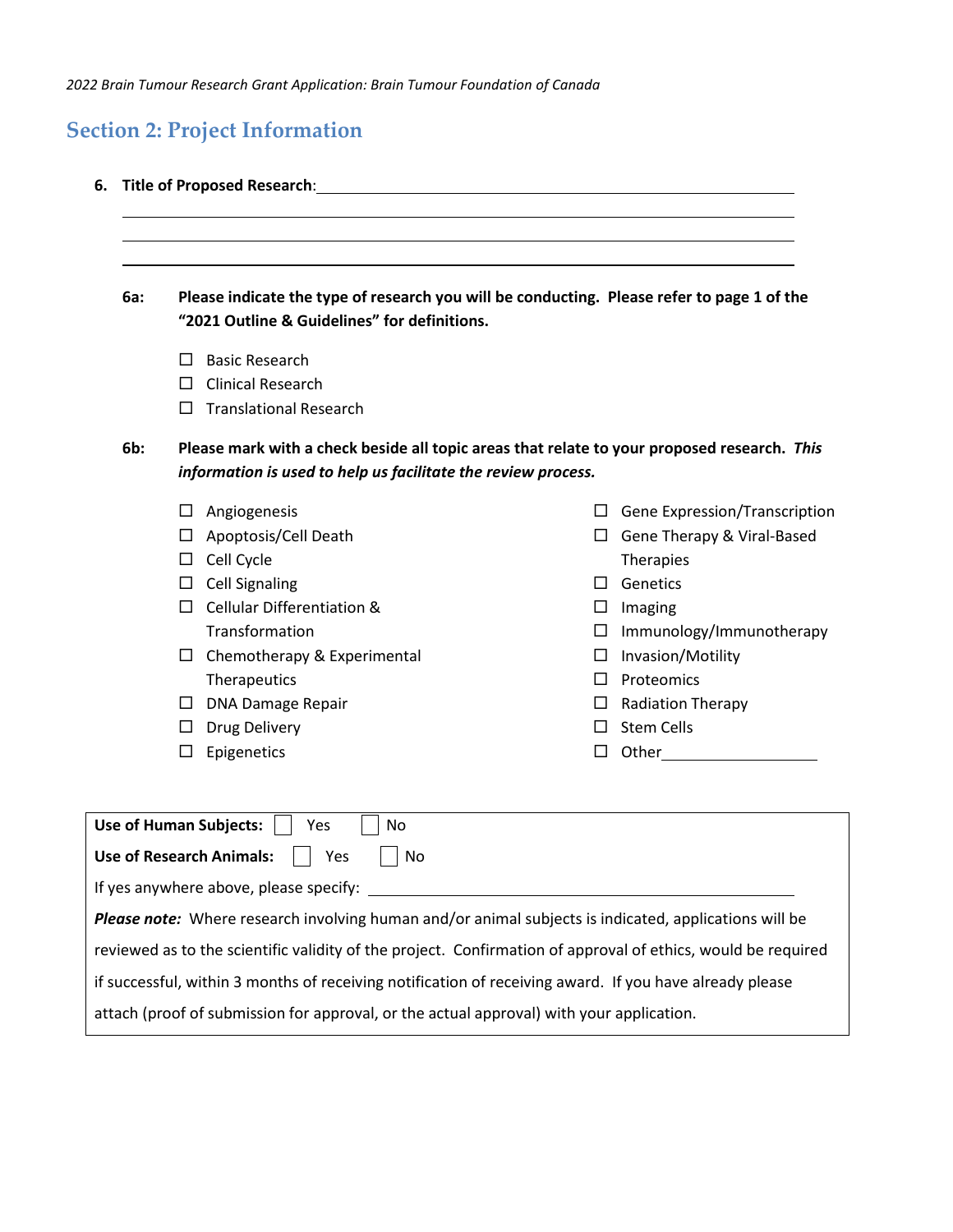**7. In the space provided below, please provide a lay summary of your project that can be used for publications of Brain Tumour Foundation of Canada. Please describe the implications of this research project for brain tumour patients.** Maximum – 200 words.

- **8. Please provide an outline of the research, not more than three (3) attached pages using TIMES ROMAN 12 POINT FONT. The outline will be rated on the following six points:**
	- *a.* Purpose of the research
	- *b.* Background information
	- *c.* Formulation of the objective of hypothesis
	- *d.* Research design
	- *e.* Expectations
	- *f.* Possible pitfalls
	- *g.* References if appropriate (2 page max)

*IMPORTANT: As much as possible, the outline of the research should be written in lay terms. The members of the Research Committee of Brain Tumour Foundation of Canada, who will be reviewing the grant applications, are from many different backgrounds: medicine, industry, business, philanthropy, psychology etc. If you feel it is necessary to use complex terminology, please ensure terms are explained. The Research Committee may also seek the help of outside reviewers.*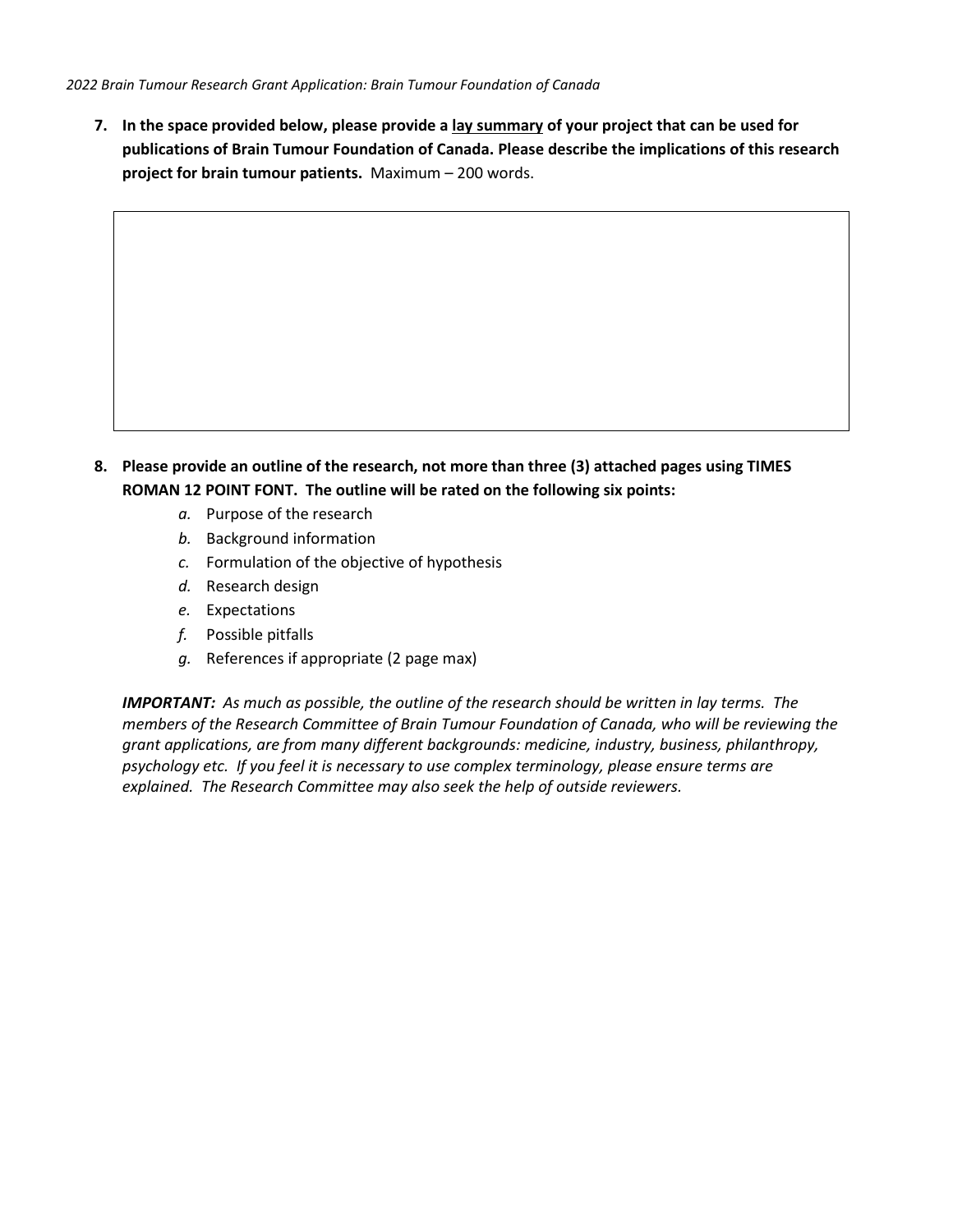*2022 Brain Tumour Research Grant Application: Brain Tumour Foundation of Canada*

### **Section 3: Budget Breakdown**

- **9. Budget Total Requested**: \$
- **10. Other funds applied for:**
- **11. Other funds received**:

**Provide a general description of the budget needs of this project:**

**Provide a detailed description of the budget needs of this project in the table below: Only direct costs associated to research are accepted. No overhead costs will be accepted.**

| Item | <b>Details</b> | <b>Amount Required</b> |
|------|----------------|------------------------|
|      |                |                        |
|      |                |                        |
|      |                |                        |
|      |                |                        |
|      |                |                        |
|      |                |                        |
|      |                |                        |
|      |                |                        |
|      |                |                        |
|      |                |                        |
|      |                |                        |
|      |                |                        |
|      |                |                        |
|      |                |                        |
|      |                |                        |
|      |                |                        |
|      |                |                        |
|      |                |                        |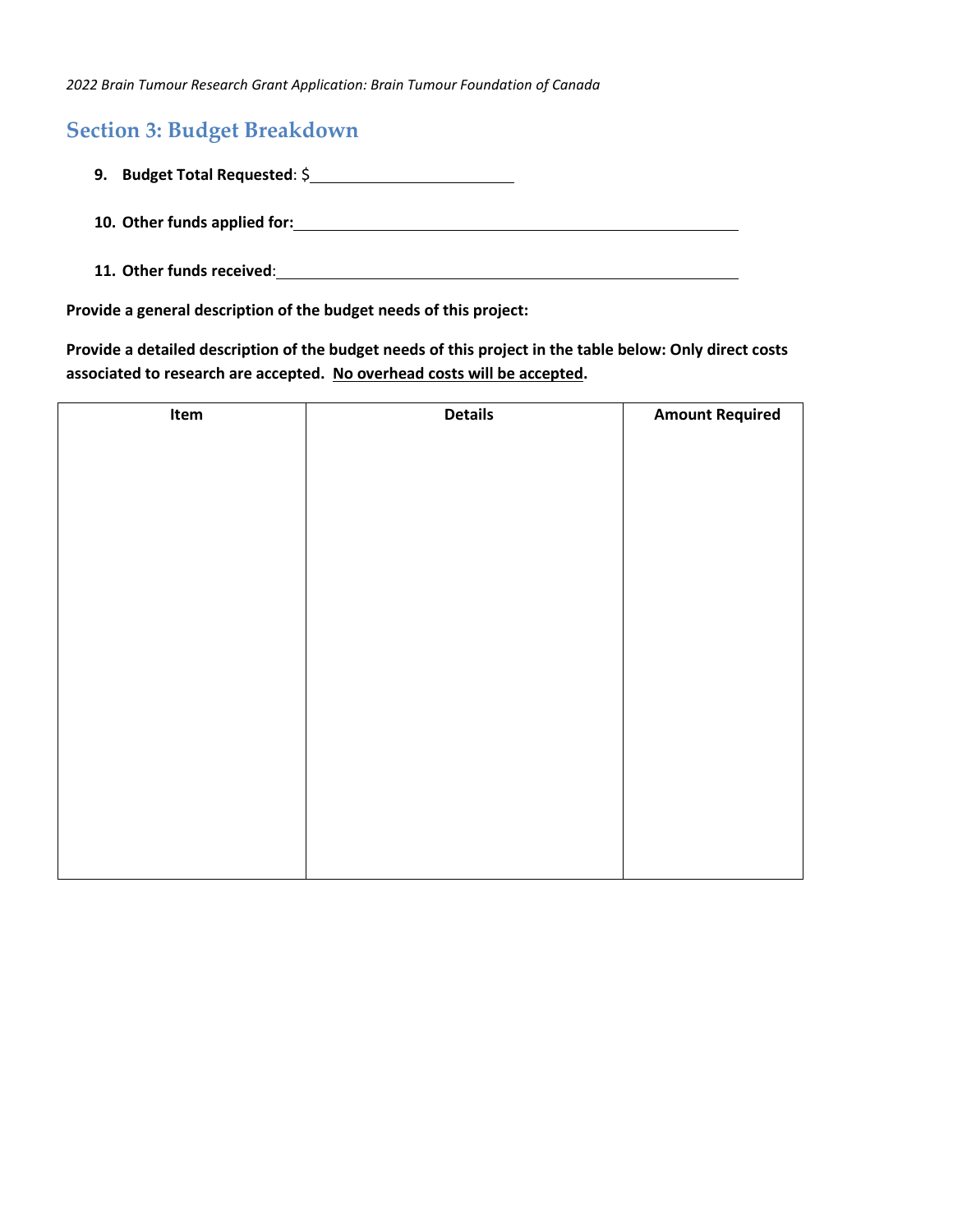**All funds are paid to the order of the institution and mailed to the institution's business/finance office directly. In the event that you are awarded funds for your project, the following information is needed to help us process the award in a timely manner.** 

**Name of contact at the Institution's Business/Finance or Accounting Office**:

Contact's Title:

Contact's mailing address:

Contact's Phone Number & Email address:

Also, please provide the contact information for **media inquiries** for your institution:

Please share with our review committee any collaboration that will occur within this project:

Please share with our committee how equity, diversity and inclusion will be included within this project:

\_\_\_\_\_\_\_\_\_\_\_\_\_\_\_\_\_\_\_\_\_\_\_\_\_\_\_\_\_\_\_\_\_\_\_\_\_\_\_\_\_\_\_\_\_\_\_\_\_\_\_\_\_\_\_\_\_\_\_\_\_\_\_\_\_\_\_\_\_\_\_\_\_\_\_\_\_\_\_\_\_\_\_\_\_\_\_\_\_\_ \_\_\_\_\_\_\_\_\_\_\_\_\_\_\_\_\_\_\_\_\_\_\_\_\_\_\_\_\_\_\_\_\_\_\_\_\_\_\_\_\_\_\_\_\_\_\_\_\_\_\_\_\_\_\_\_\_\_\_\_\_\_\_\_\_\_\_\_\_\_\_\_\_\_\_\_\_\_\_\_\_\_\_\_\_\_\_\_\_\_ \_\_\_\_\_\_\_\_\_\_\_\_\_\_\_\_\_\_\_\_\_\_\_\_\_\_\_\_\_\_\_\_\_\_\_\_\_\_\_\_\_\_\_\_\_\_\_\_\_\_\_\_\_\_\_\_\_\_\_\_\_\_\_\_\_\_\_\_\_\_\_\_\_\_\_\_\_\_\_\_\_\_\_\_\_\_\_\_\_\_ \_\_\_\_\_\_\_\_\_\_\_\_\_\_\_\_\_\_\_\_\_\_\_\_\_\_\_\_\_\_\_\_\_\_\_\_\_\_\_\_\_\_\_\_\_\_\_\_\_\_\_\_\_\_\_\_\_\_\_\_\_\_\_\_\_\_\_\_\_\_\_\_\_\_\_\_\_\_\_\_\_\_\_\_\_\_\_\_\_\_ \_\_\_\_\_\_\_\_\_\_\_\_\_\_\_\_\_\_\_\_\_\_\_\_\_\_\_\_\_\_\_\_\_\_\_\_\_\_\_\_\_\_\_\_\_\_\_\_\_\_\_\_\_\_\_\_\_\_\_\_\_\_\_\_\_\_\_\_\_\_\_\_\_\_\_\_\_\_\_\_\_\_\_\_\_\_\_\_\_\_ \_\_\_\_\_\_\_\_\_\_\_\_\_\_\_\_\_\_\_\_\_\_\_\_\_\_\_\_\_\_\_\_\_\_\_\_\_\_\_\_\_\_\_\_\_\_\_\_\_\_\_\_\_\_\_\_\_\_\_\_\_\_\_\_\_\_\_\_\_\_\_\_\_\_\_\_\_\_\_\_\_\_\_\_\_\_\_\_\_\_

\_\_\_\_\_\_\_\_\_\_\_\_\_\_\_\_\_\_\_\_\_\_\_\_\_\_\_\_\_\_\_\_\_\_\_\_\_\_\_\_\_\_\_\_\_\_\_\_\_\_\_\_\_\_\_\_\_\_\_\_\_\_\_\_\_\_\_\_\_\_\_\_\_\_\_\_\_\_\_\_\_\_\_\_\_\_\_\_\_\_ \_\_\_\_\_\_\_\_\_\_\_\_\_\_\_\_\_\_\_\_\_\_\_\_\_\_\_\_\_\_\_\_\_\_\_\_\_\_\_\_\_\_\_\_\_\_\_\_\_\_\_\_\_\_\_\_\_\_\_\_\_\_\_\_\_\_\_\_\_\_\_\_\_\_\_\_\_\_\_\_\_\_\_\_\_\_\_\_\_\_ \_\_\_\_\_\_\_\_\_\_\_\_\_\_\_\_\_\_\_\_\_\_\_\_\_\_\_\_\_\_\_\_\_\_\_\_\_\_\_\_\_\_\_\_\_\_\_\_\_\_\_\_\_\_\_\_\_\_\_\_\_\_\_\_\_\_\_\_\_\_\_\_\_\_\_\_\_\_\_\_\_\_\_\_\_\_\_\_\_\_ \_\_\_\_\_\_\_\_\_\_\_\_\_\_\_\_\_\_\_\_\_\_\_\_\_\_\_\_\_\_\_\_\_\_\_\_\_\_\_\_\_\_\_\_\_\_\_\_\_\_\_\_\_\_\_\_\_\_\_\_\_\_\_\_\_\_\_\_\_\_\_\_\_\_\_\_\_\_\_\_\_\_\_\_\_\_\_\_\_\_ \_\_\_\_\_\_\_\_\_\_\_\_\_\_\_\_\_\_\_\_\_\_\_\_\_\_\_\_\_\_\_\_\_\_\_\_\_\_\_\_\_\_\_\_\_\_\_\_\_\_\_\_\_\_\_\_\_\_\_\_\_\_\_\_\_\_\_\_\_\_\_\_\_\_\_\_\_\_\_\_\_\_\_\_\_\_\_\_\_\_ \_\_\_\_\_\_\_\_\_\_\_\_\_\_\_\_\_\_\_\_\_\_\_\_\_\_\_\_\_\_\_\_\_\_\_\_\_\_\_\_\_\_\_\_\_\_\_\_\_\_\_\_\_\_\_\_\_\_\_\_\_\_\_\_\_\_\_\_\_\_\_\_\_\_\_\_\_\_\_\_\_\_\_\_\_\_\_\_\_\_